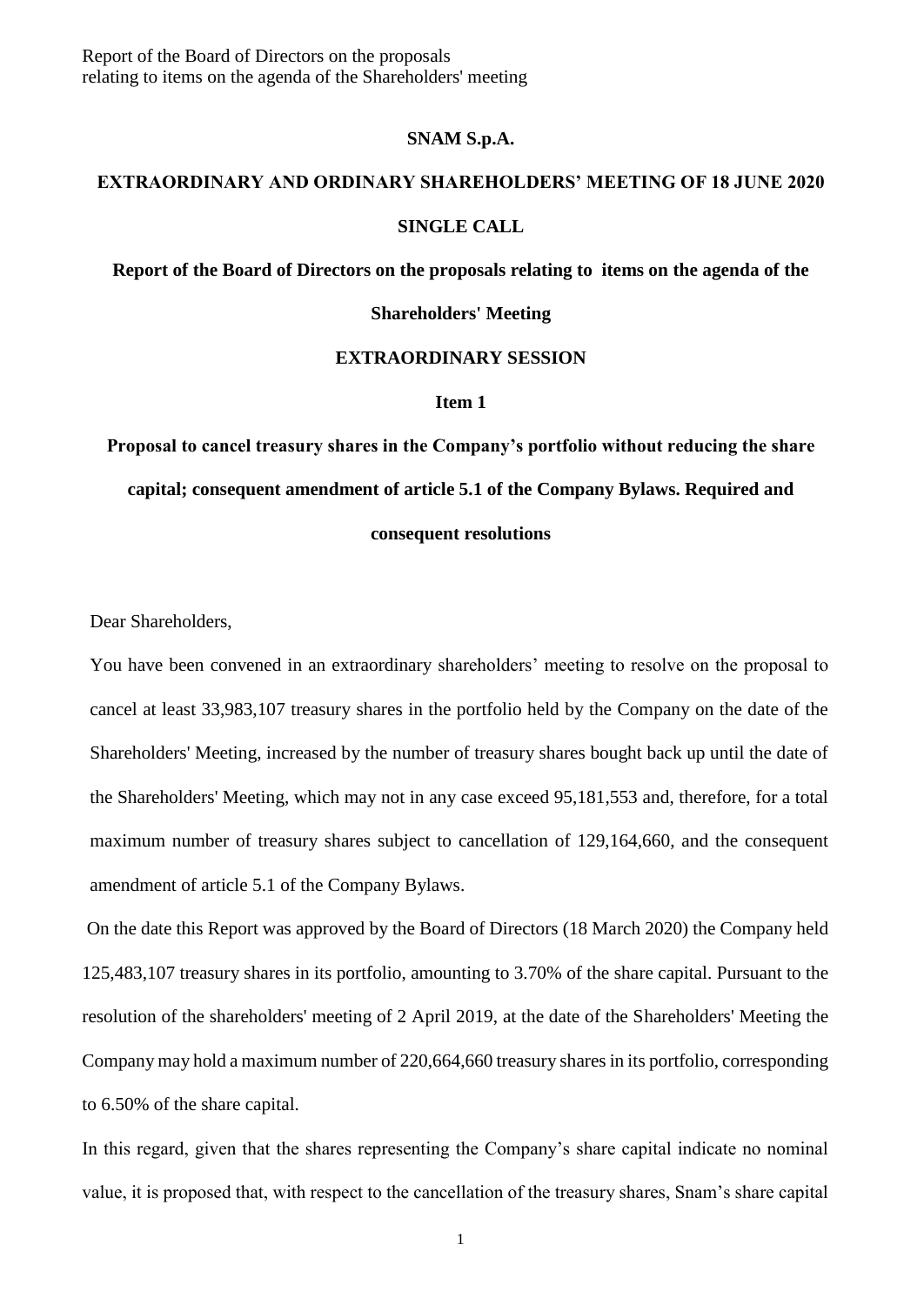shall remain unchanged and amount to 2,735,670,475.56 euros, thereby reducing just the number of shares making up the share capital which will go from 3,394,840,916 shares to between 3,360,857,809 and 3,265,676,256 shares, with the consequent increase of the implicit accounting par value of the remaining shares in circulation, which will go from 0.8058 euros to a value between 0.8140 euros and 0.8377 euros, corresponding, respectively, to a minimum number of shares cancelled of 33,983,107 and a maximum of 129,164,660.

With reference to the reasons that make it appropriate to cancel the treasury shares in the portfolio, first and foremost it should be noted that the opportunity did not arise to use the treasury shares in the portfolio, nor can it be hypothesized in the short term, with the exception of the number of treasury shares available to serve the convertible Bond due to expire in March 2022 and those potentially allocated to incentive plans for the Company's management. The Board of Directors therefore considers it appropriate to go ahead and cancel the aforementioned number of treasury shares, according to the procedures outlined, in order to increase the value for shareholders.

The separate request for authorisation from the shareholders' meeting to purchase and dispose of treasury shares, as per the specific item on the ordinary part of the agenda of the Shareholders' Meeting of 18 June 2020, further strengthens the policy to increase the value for shareholders, at the same time making these shares available for any additional uses indicated in the request itself and considered appropriate or necessary in the medium term.

From an accounting perspective, the cancellation of the treasury shares shall not have any economic effect nor shall it result in changes to the overall value of the net equity, despite altering its composition. In particular, the treasury shares to be cancelled without the reduction of the share capital shall result in the elimination of the relative "*Negative reserve for treasury shares held in the portfolio*", recorded pursuant to art. 2357-*ter*, subsection 3 of the Italian Civil Code, and the simultaneous reduction of the "*Reserves*" by an amount equal to the "*Negative reserve for treasury shares held in the portfolio*".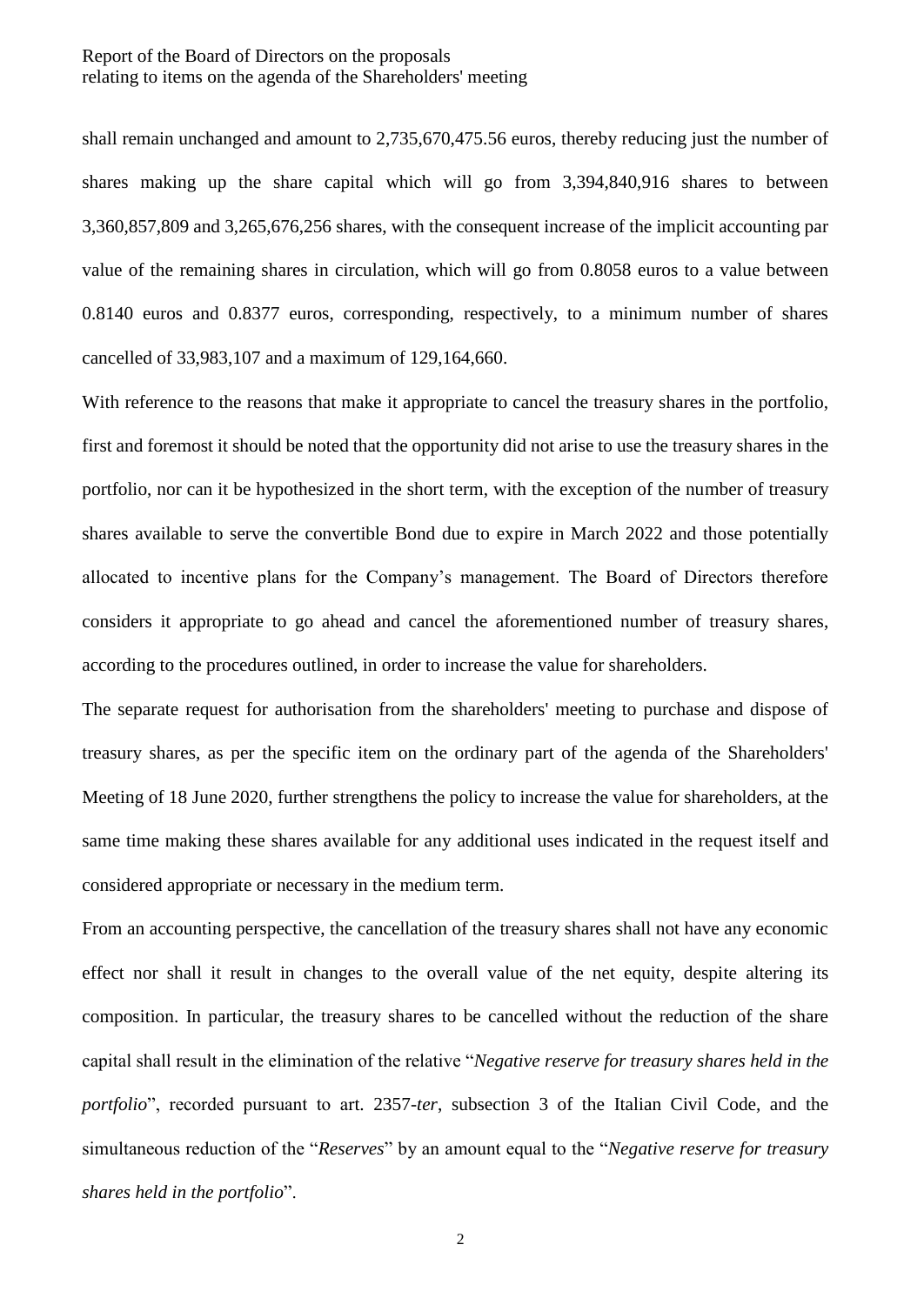Report of the Board of Directors on the proposals relating to items on the agenda of the Shareholders' meeting

Approval of the proposed cancellation of treasury shares held in the portfolio shall be followed by

the amendment of article 5.1 of the company Bylaws as regards the part concerning the number of

shares that make up the share capital (with no change to the clause of the Bylaws contained in article

5.2 which is therefore omitted).

The current and proposed text of article 5.1 of the company Bylaws is provided below.

| <b>CURRENT TEXT</b>                                                                                                                                                                                                                                                                                                                                                                         | <b>PROPOSED TEXT</b>                                                                                                                                                                                                                                                                              |
|---------------------------------------------------------------------------------------------------------------------------------------------------------------------------------------------------------------------------------------------------------------------------------------------------------------------------------------------------------------------------------------------|---------------------------------------------------------------------------------------------------------------------------------------------------------------------------------------------------------------------------------------------------------------------------------------------------|
| ART <sub>5</sub>                                                                                                                                                                                                                                                                                                                                                                            | ART. 5                                                                                                                                                                                                                                                                                            |
| 5.1<br>The share capital shall be 2,735,670,475.56<br>(two billion seven hundred thirty-five)<br>million six hundred seventy thousand four<br>hundred seventy-five point fifty-six) euros,<br>divided into 3,394,840,916 (three billion<br>three hundred ninety-four million eight<br>hundred forty thousand nine hundred<br>sixteen) shares without nominal value.<br>(unchanged the rest) | 5.1<br>The share capital shall be $2,735,670,475.56$<br>(two billion seven hundred thirty-five million<br>six hundred seventy thousand four hundred<br>seventy-five point fifty-six) euros, divided<br>into no. $[\cdot]$ <sup>1</sup> shares ([·]) without nominal value<br>(unchanged the rest) |

The Board recalls that the effectiveness of the proposed resolution is subject to its registration in the

Business Register pursuant to art. 2436, subsection 5 of the Italian Civil Code.

In the Board's view, the Bylaw amendment does not give the shareholders the right to withdraw

pursuant to art. 2437 of the Italian Civil Code.

**\*\*\***

Dear Shareholders,

You are invited to resolve to:

1) cancel a number of treasury shares without an indication of the nominal value ranging between

 $33,983,107$  and  $129,164,660<sup>2</sup>$  treasury shares, with the amount of the share capital remaining the

 $\overline{a}$ <sup>1</sup> During the shareholders' meeting, the resolution will be updated with the final numerical indication between  $33,983,107$ and 129,164,660.

 $2$  During the shareholders' meeting, the resolution will be updated with a final numerical indication.